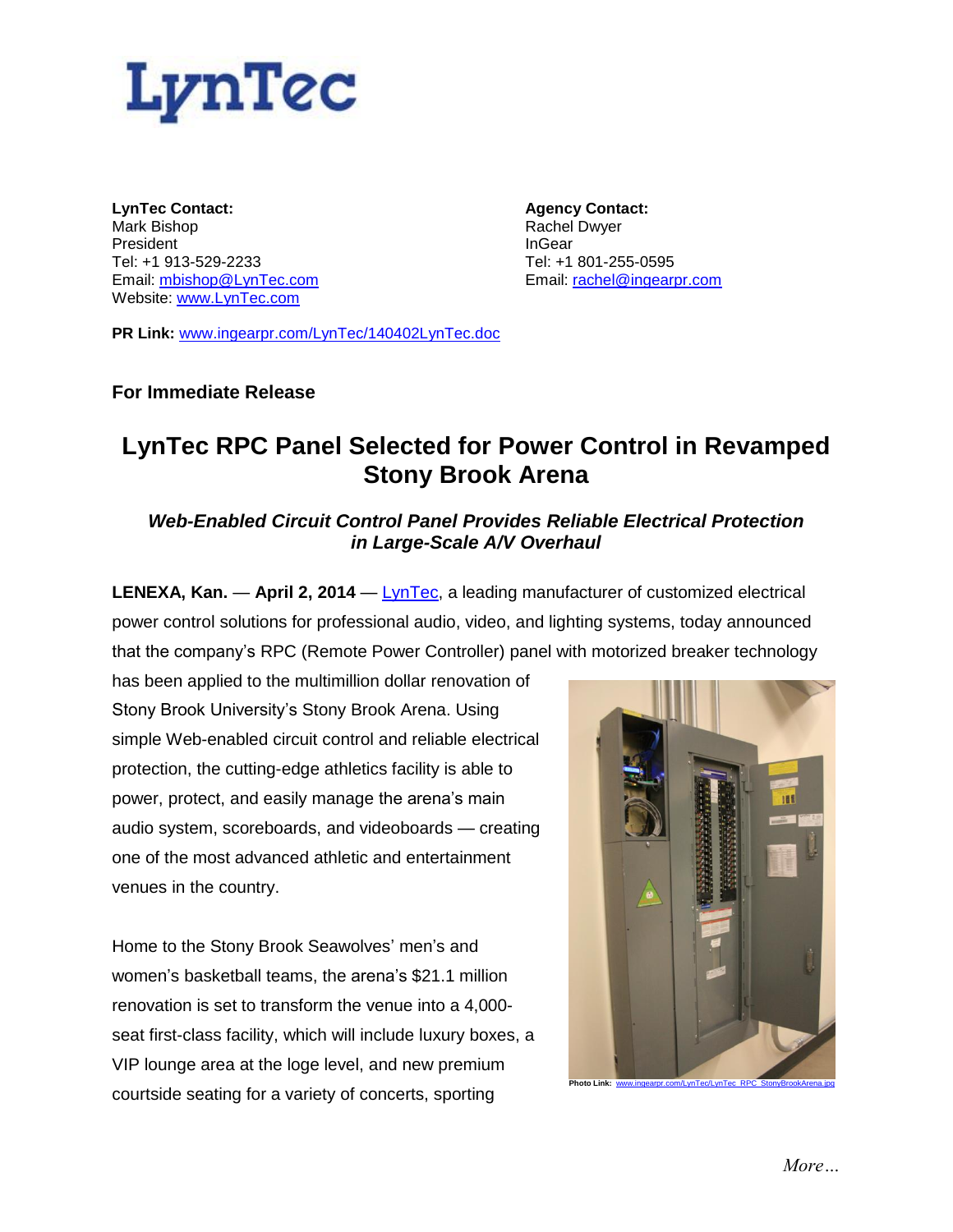competitions, and other large-scale events. To provide a performance-driven combination of advanced electrical protection and flexible third-party integration throughout the facility, a team of on-site integrators and designers turned to LynTec. The company's RPC 342 panel, equipped with multiple motorized breakers, will bring automated power protection to the arena's 23 amplifier audio system of 45,000 watts, two scoreboards, and two large videoboards. Wrightson, Johnson, Haddon & Williams, Inc. designed the facility's entire A/V, broadcast, cabling, and distributed TV systems, and Advance Sound Company provided installation services.



"First installed in the seventies, the arena's original system featured direct power feeds without any type of motorization, resulting in current in-rushes every time the system was turned on," said Thomas DePace, Chief Operations Officer, Advanced Sound Company. "With the installation of a new world-class stadium entertainment system, Stony Brook needed an easy-touse, fail-safe solution that would allow the activation of

the arena's entire range of amplifiers without causing any damage to the equipment. Considering LynTec's track record for creating simple, flexible, and dependable electrical protection, the RPC was the obvious choice for this high-profile installation — allowing us to safeguard the entire system while enabling seamless Crestron control."

LynTec's RPC panel combines the latest motorized breaker technology with Web-enabled circuit control to provide a complete platform for managing installed audio, video, and lighting systems. Featuring real-time monitoring down to the circuit level and the capacity to use multiple control protocols simultaneously, the panel allows smart-device access to load-specified switchgrade motorized circuit breakers — providing built-in auto-off brownout protection using controlled circuit breaker shut-down and restart, optional sequential circuit level on/off capabilities, and the ability to interface with third-party control systems via contact closure, TCP/IP, DMX, or RS-232.

"As arenas, auditoriums, theaters, and other entertainment venues continue to implement impressive A/V/L systems, there is an increasing requirement to provide fail-safe protection and control in order to both safeguard and extend the life of components," said Mark Bishop, president of LynTec. "Our RPC panel with motorized circuit breakers allows the Stony Brook